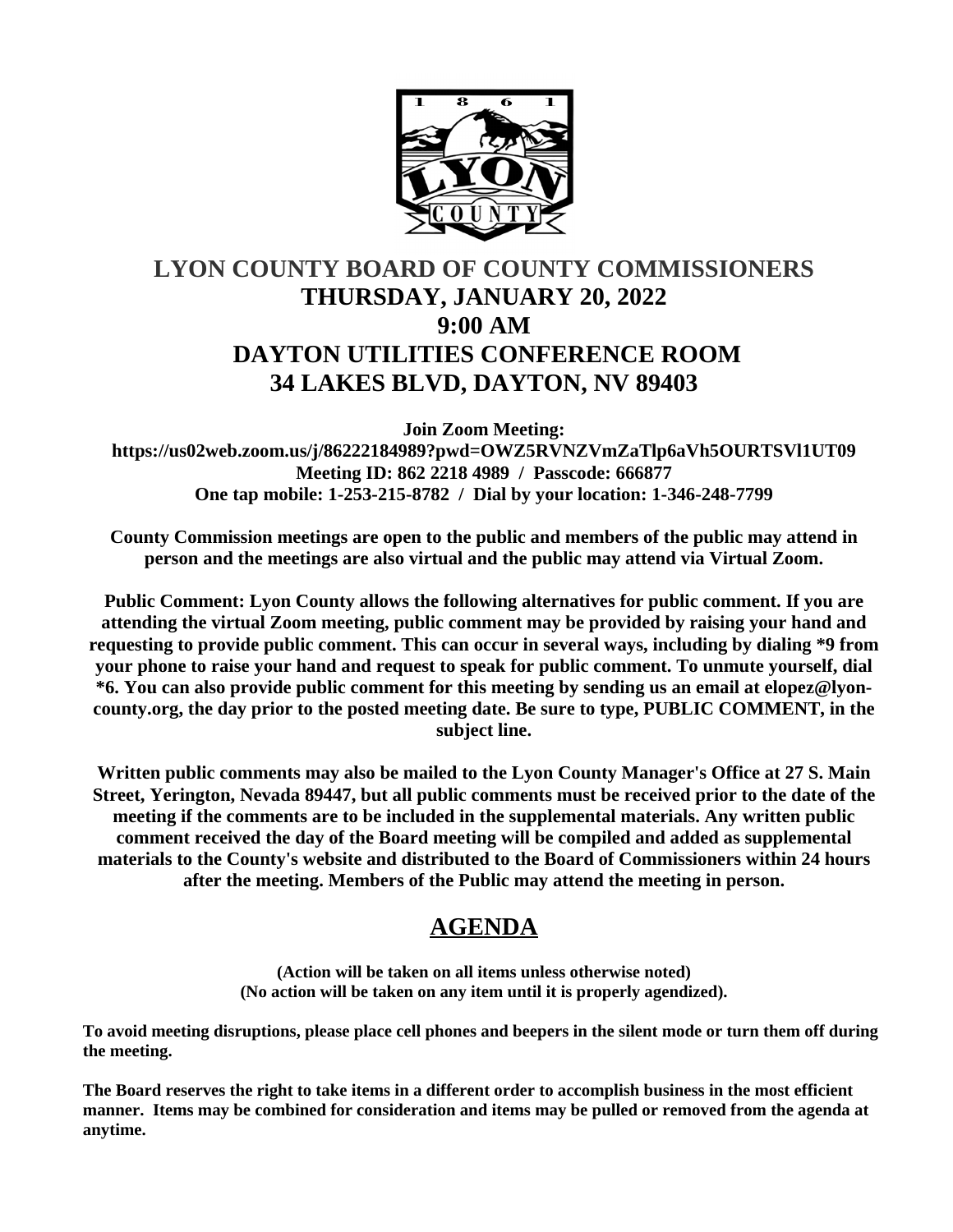**Restrictions on comments by the general public: Any such restrictions must be reasonable and may restrict the time, place and manner of the comments, but may not restrict comments based upon viewpoint.**

 **BOARD OF COMMISSIONERS CONVENING AS OTHER BOARDS** - *Members of the Board of County Commissioners also serve as the Liquor Board, Central Lyon Vector Control District Board, Mason Valley Mosquito Abatement District Board, Walker River Weed Control District Board, Willowcreek General Improvement District Board, the Silver Springs General Improvement District Board, and during this meeting may convene as any of those boards as indicated on this or a separately posted agenda.*

# **NOTE: THIS MEETING MAY BREAK BETWEEN 11:30 - 1:30 FOR LUNCH**

# **1. Roll Call**

# **2. Invocation given by Betty Weiser of the United Methodist**

#### **3. Pledge of Allegiance**

**4. Public Participation (no action will be taken on any item until it is properly agendized)** - *It is anticipated that public participation will be held at this time, though it may be returned to at any time during the agenda. Citizens wishing to speak during public participation are asked to state their name for the record and will be limited to 3 minutes. The Board will conduct public comment after discussion of each agenda action item, but before the Board takes any action. Afterwards, please print your name at the Clerk's desk.*

#### **5. For Possible Action: Review and adoption of agenda**

#### **6. Time Certain**

- 6.a. Time Certain at 10:00 A.M. Public Hearing- Bill No. 22-02: For Possible Action: Approve an ordinance amending Lyon County Code Title 1 - Administrative, Chapter 5 - Board of County Commissioners, by amending Section 3 Election District Boundaries. [- Ord. Change Title 1; District Boundaries](https://legistarweb-production.s3.amazonaws.com/uploads/attachment/pdf/1182665/Comm_District_Ord.pdf) [- Newspaper Notice](https://legistarweb-production.s3.amazonaws.com/uploads/attachment/pdf/1183160/BILLNo._20-02_Election_District_Boundries.pdf)
- 6.b. Time Certain at 10:15 AM: Presentation only on Bail Jail reform by Sheriff's Office.

#### **7. Presentation of awards and/or recognition of accomplishments**

7.a. Presentation Only: Present Deputy Taylor Schairer with a Lyon County Sheriff's Office Life Saving Award.

# **8. Commissioners/County Manager reports**

# **9. Elected Official's reports**

#### **10. Appointed Official's reports**

10.a. Presentation only: Department of Human Services Monthly Report [- Human Services Update through 12-31-2021](https://legistarweb-production.s3.amazonaws.com/uploads/attachment/pdf/1203972/-_Human_Services_Update_through_12-31-2021.pdf)

#### **11. Advisory Board reports**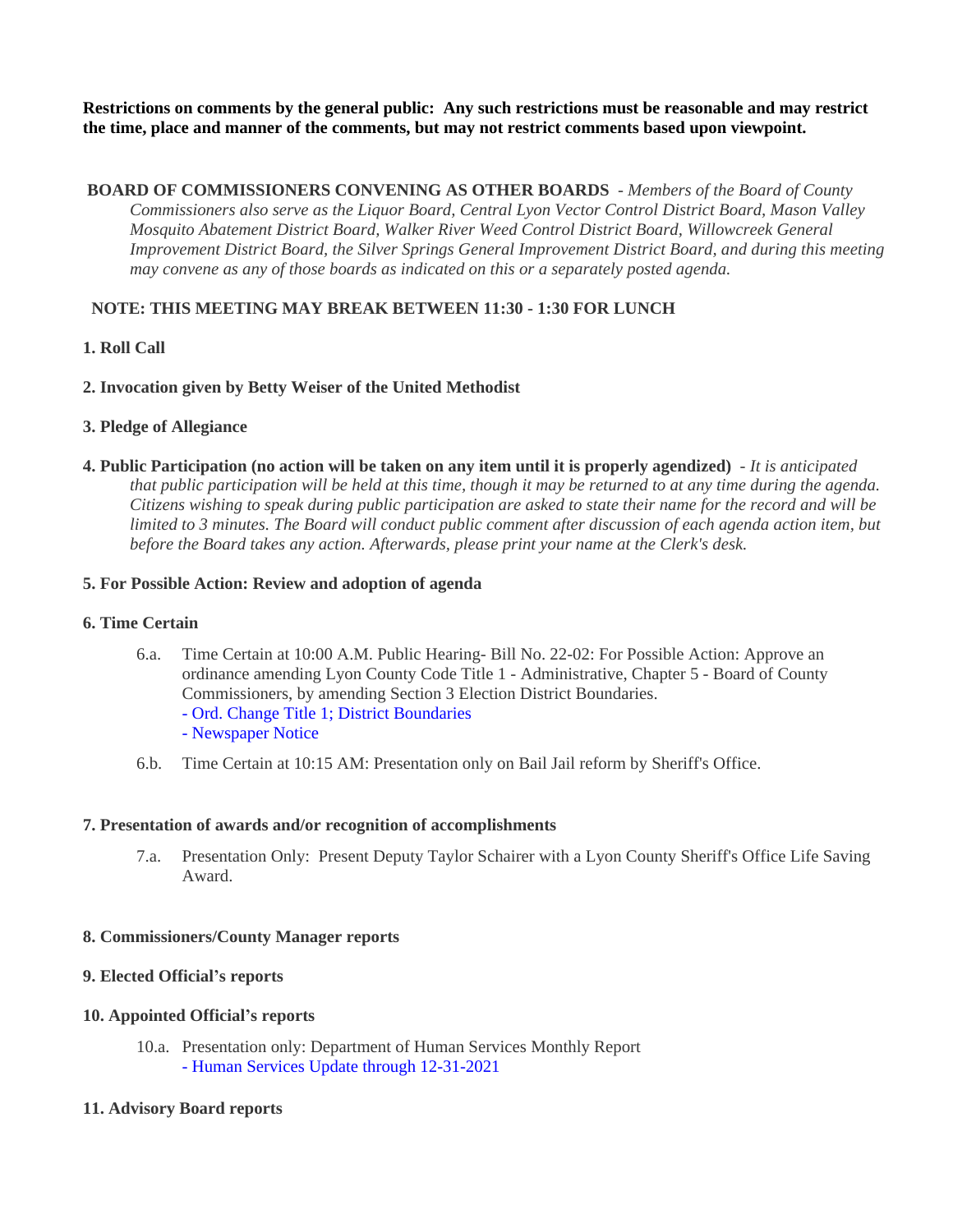**CONSENT AGENDA (Action Will be Taken on All Items)** - *All matters listed under the consent agenda are considered routine, and may be acted upon by the Board of County Commissioners with one action, and without an extensive hearing. Any member of the Board or any citizen may request that an item be taken from the consent agenda, discussed, and acted upon separately during this meeting.*

#### **12. For Possible Action: Approve County Commission Minutes**

12.a. For Possible Action: Approve the January 6, 2022 minutes.

#### **13. Other Consent Items**

- 13.a. For Possible Action: Review and accept travel claims. [- Travel Report 12-31-21](https://legistarweb-production.s3.amazonaws.com/uploads/attachment/pdf/1191163/Travel_Report_12-31-21.pdf)
- 13.b. For Possible Action: Review and accept claims and financial reports.
	- [Cash Report 12-31-21](https://legistarweb-production.s3.amazonaws.com/uploads/attachment/pdf/1191945/Cash_Report_12-31-21.pdf)
	- [Claims Report 12-16-21 to 12-31-21](https://legistarweb-production.s3.amazonaws.com/uploads/attachment/pdf/1191946/Claims_Report_12-16-21_to_12-31-21.pdf)

#### **\*\*END OF CONSENT AGENDA\*\***

#### **REGULAR AGENDA** - *(Action will be taken on all items unless otherwise noted)*

#### **14. County Manager**

- 14.a. For Possible Action: Approve a resolution of the Lyon County Board of County Commissioners recognizing "Dream Flights" for honoring WWll Veterans and collecting and preserving their stories to share with future generations. (Requested by Comm. Henderson) [- Resolution 22-01 Dream Flights](https://legistarweb-production.s3.amazonaws.com/uploads/attachment/pdf/1205894/DreamFlightsResolution.pdf)
- 14.b. For Possible Action: Authorize and direct the County Manager to create a public YouTube page to store audio-visual recordings of County Commission Meetings, Planning Commission Meetings and County approved public service/information announcements. (Requested by Comm. Gray)
- 14.c. For Possible Action: Authorize and direct the County Manager to provide wi-fi capabilities at the former Smith Valley Justice Court building and the Silver City Community Center. (Requested by Commissioners Hockaday and Henderson)
- 14.d. For Possible Action: Discussion of election integrity and the election process. (Requested by Commissioner Gray)
- 14.e. For Possible Action: Direct staff to schedule Commission meetings at the Lyon County Senior Center (Fernley), the Lyon County Library (Fernley), or the Lyon County Administrative Complex in Yerington for the Commissioner meetings on March 17, June 16, and September 15, 2022.
- 14.f. For Possible Action: Authorize the County Manager to author, sign and submit a letter to the Congressional Delegation supporting the City of Fernley with their Public Lands Bill.
- 14.g. For Possible Action: Direct staff to move forward with removing the members of the Stagecoach Advisory Board and to consider consolidating them with the Silver Springs Advisory Board.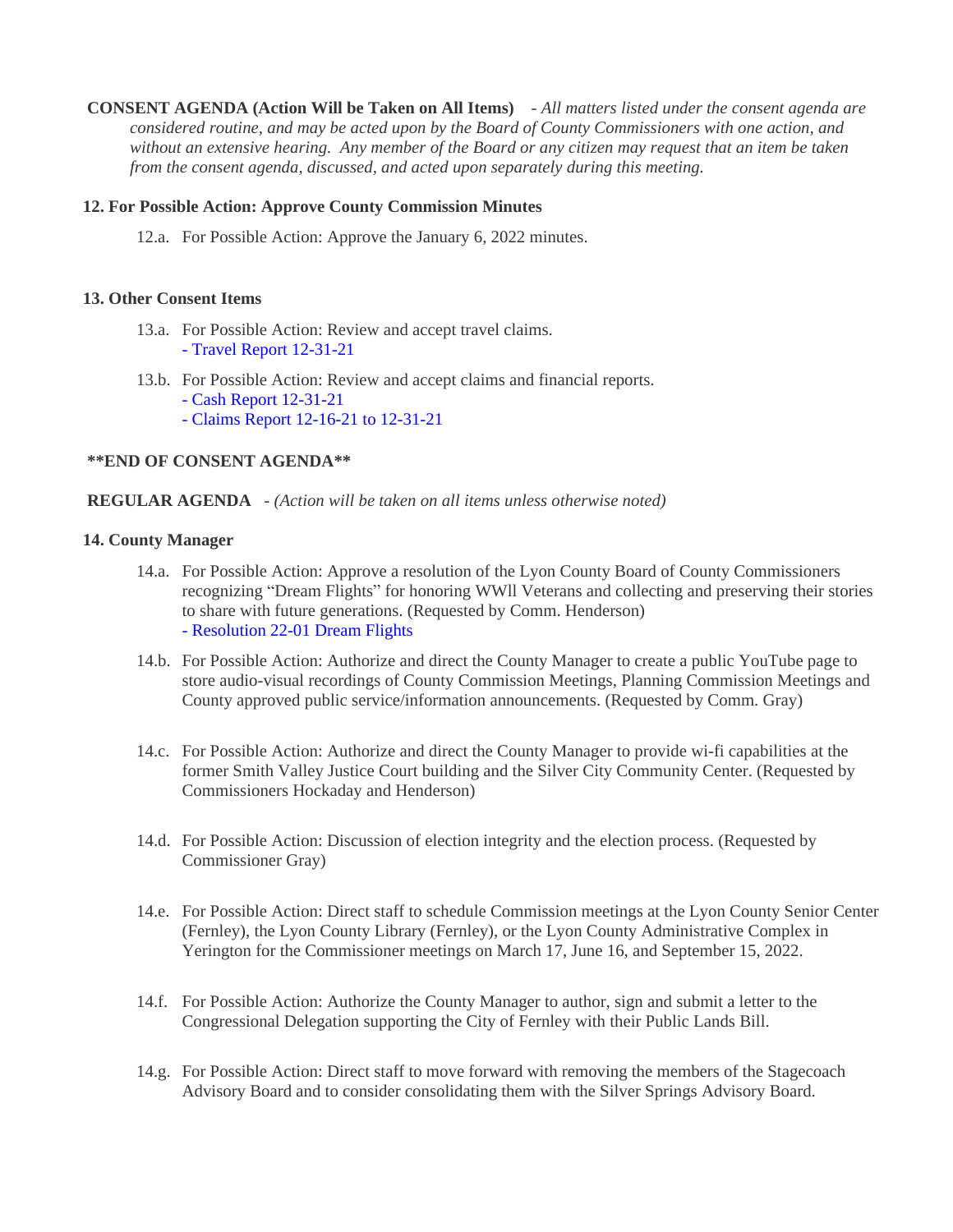#### **15. Board Appointments and Resignations**

- 15.a. For Possible Action: Appoint up to three (3) members to the Stagecoach Advisory Board, with terms expiring December 31, 2023. [- Annette Carpenter, Application](https://legistarweb-production.s3.amazonaws.com/uploads/attachment/pdf/1202648/Annette_Carpenter_Application.pdf)
- 15.b. For Possible Action: Accept resignation from Suzanne Armstrong from the Central Lyon County Parks and Recreation Board. [- Resignation Letter](https://legistarweb-production.s3.amazonaws.com/uploads/attachment/pdf/1202634/Suzanne_Armstrong_Resignation.pdf)

# **16. Comptroller**

- 16.a. For Possible Action: Approve a reorganization of the Parks Department by adding one Senior Parks Maintenance Worker position as well as purchases of equipment and supplies to be funded by decreasing contracted work and from a contingency budget transfer of \$130,500.
- 16.b. For Possible Action: Discussion and direction to staff from the Board of Commissioners for items the Board wishes to be considered in the upcoming budget process.

#### **17. Community Development**

- 17.a. For Possible Action: Provide direction to the Community Development Director on amending the Solid Waste Disposal Franchise RFP to include a provision for waste disposal at a future Lyon County Landfill. [-Staff Report](https://legistarweb-production.s3.amazonaws.com/uploads/attachment/pdf/1203432/Solid_Waste_RFP_Agenda_Item-_Edited.pdf)
- 17.b. For Possible Action: Discussion and provide direction to the County Manager and Community Development Director on the options allowed for the development of "tiny house" regulations as required under Senate Bill 150 of the 2021 regular State Legislative Session. [-Tiny Homes Agenda Summary](https://legistarweb-production.s3.amazonaws.com/uploads/attachment/pdf/1207414/01.20.2022_re_2020_Legislation_SB_150_Tiny_Homes_Agenda_Summary_Request_Form_Final__REVISED_.pdf)

#### **18. Utilities**

- 18.a. For Possible Action: To approve a no-cost Change Order with Resource Development Company for the Upper Dayton Tank Rehabilitation Project, which extends the contract time to completion until May 17, 2022, so that the exterior paint coating will be applied during weather conditions that are in accordance with the paint manufacturer's recommendations (David Bruketta). [-Change Order to RDC for Dayton Tank Rehab Project](https://legistarweb-production.s3.amazonaws.com/uploads/attachment/pdf/1202122/1973_Dayton_Tanks_CO_02__1_.pdf)
- 18.b. For Presentation Only: Utilities Department project status update from the Utilities Engineer (Kishora Panda). [-Utilities project report for January 2022](https://legistarweb-production.s3.amazonaws.com/uploads/attachment/pdf/1202136/2022_01_20_BOCC_project_update.pdf)

#### **19. Agenda Requests**

#### **20. Commissioner Comments**

**21. Closed Session pursuant to NRS 241.015(3)(b)(2)** - *To receive information from the District Attorney or counsel regarding potential or existing litigation involving a matter over which the Board has supervision, control, jurisdiction or advisory power, and to deliberate toward a decision on the matter, and pursuant to NRS 288.220, to receive a report on the status of ongoing labor negotiations; and direct staff accordingly.*